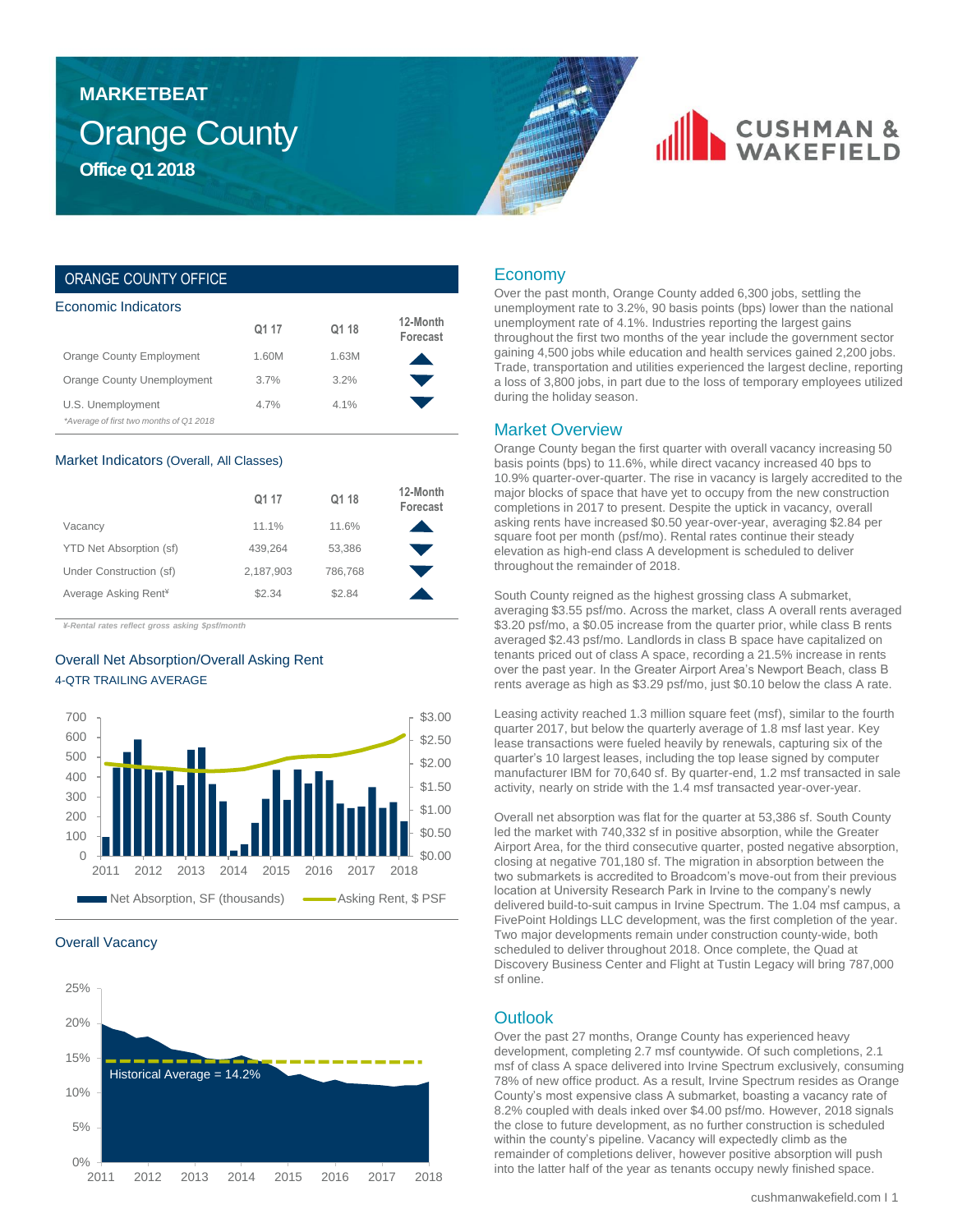### Orange County **MARKETBEAT Office Q1 2018**

# CUSHMAN &

| <b>SUBMARKET</b>                                                                                        | <b>INVENTORY</b><br>(SF) | <b>SUBLET</b><br><b>VACANT</b><br>(SF) | <b>DIRECT</b><br><b>VACANT</b><br>(SF) | <b>OVERALL</b><br><b>VACANCY</b><br><b>RATE</b> | <b>YTD</b><br><b>DIRECT NET</b><br><b>ABSORPTION</b><br>(SF) | YTD<br><b>OVERALL NET</b><br><b>ABSORPTION</b><br>(SF) | **YTD<br><b>ACTIVITY</b><br>(SF) | <b>LEASING UNDER CNSTR</b><br>(SF) | <b>OVERALL</b><br><b>AVERAGE</b><br><b>ASKING RENT</b><br>(ALL CLASSES)* | DIRECT<br><b>AVERAGE</b><br><b>ASKING RENT</b><br>(CLASS A) |
|---------------------------------------------------------------------------------------------------------|--------------------------|----------------------------------------|----------------------------------------|-------------------------------------------------|--------------------------------------------------------------|--------------------------------------------------------|----------------------------------|------------------------------------|--------------------------------------------------------------------------|-------------------------------------------------------------|
| South Santa Ana                                                                                         | 1,689,751                | 61,730                                 | 341,205                                | 23.8%                                           | 14,998                                                       | 14,998                                                 | 36,991                           | $\mathbf{O}$                       | \$2.57                                                                   | \$2.59                                                      |
| Costa Mesa                                                                                              | 5,280,016                | 186,770                                | 646,155                                | 15.8%                                           | 14,188                                                       | $-29,532$                                              | 96,181                           | $\mathbf{0}$                       | \$3.05                                                                   | \$3.29                                                      |
| Newport Beach                                                                                           | 8,020,306                | 37,186                                 | 627,050                                | 8.3%                                            | 14,782                                                       | 2,621                                                  | 120,422                          | $\mathsf{O}\xspace$                | \$3.37                                                                   | \$3.39                                                      |
| Irvine                                                                                                  | 23,453,071               | 98,447                                 | 3,378,928                              | 14.8%                                           | $-680,167$                                                   | $-689,267$                                             | 317,622                          | $\mathsf{O}\xspace$                | \$3.28                                                                   | \$3.48                                                      |
| <b>GREATER AIRPORT AREA/CBD 38,443,144</b>                                                              |                          | 384,133                                | 4,993,338                              | 14.0%                                           | $-636,199$                                                   | $-701,180$                                             | 571,216                          | $\mathbf{0}$                       | \$3.17                                                                   | \$3.31                                                      |
| Irvine Spectrum                                                                                         | 9,674,589                | 79,550                                 | 854,410                                | 9.7%                                            | 806,331                                                      | 742,308                                                | 144,917                          | 369,768                            | \$3.74                                                                   | \$3.89                                                      |
| Lake Forest/R.S. Margarita                                                                              | 2,634,428                | 22,852                                 | 133,893                                | 5.9%                                            | 22,148                                                       | 6,566                                                  | 25,206                           | $\mathsf{O}\xspace$                | \$2.30                                                                   | \$2.50                                                      |
| Laguna Hills/Aliso Viejo                                                                                | 4,296,977                | 2,777                                  | 335,275                                | 7.9%                                            | 13,790                                                       | 18,005                                                 | 49,485                           | $\mathsf{O}\xspace$                | \$2.95                                                                   | \$3.24                                                      |
| Laguna Niguel/Laguna Beach                                                                              | 574,657                  | $\overline{0}$                         | 38,892                                 | 6.8%                                            | $-23,809$                                                    | $-23,809$                                              | 10,503                           | $\mathbf{O}$                       | \$4.98                                                                   | N/A                                                         |
| Mission Viejo                                                                                           | 1,289,140                | 1,870                                  | 121,943                                | 9.6%                                            | $-5,564$                                                     | $-3,231$                                               | 14,078                           | $\mathsf{O}\xspace$                | \$2.51                                                                   | \$2.87                                                      |
| S.J. Cap/S. Clemente/Dana Point                                                                         | 1,274,048                | $\mathbf{0}$                           | 23,649                                 | 1.9%                                            | 493                                                          | 493                                                    | 4,449                            | $\mathbf{O}$                       | \$2.47                                                                   | N/A                                                         |
| <b>SOUTH COUNTY</b>                                                                                     | 19,743,839               | 107,049                                | 1,508,062                              | 8.2%                                            | 813,389                                                      | 740,332                                                | 248,638                          | 369,768                            | \$3.05                                                                   | \$3.55                                                      |
| Seal Beach                                                                                              | 310,241                  | 2,260                                  | 12,252                                 | 4.7%                                            | 1,674                                                        | 1,674                                                  | 2,702                            | $\mathbf 0$                        | \$3.18                                                                   | \$3.18                                                      |
| Westminster                                                                                             | 262,284                  | $\mathbf 0$                            | 42,214                                 | 16.1%                                           | 25,120                                                       | 25,120                                                 | 28,602                           | $\mathsf{O}\xspace$                | \$2.15                                                                   | N/A                                                         |
| Huntington Beach                                                                                        | 1,303,980                | 3,276                                  | 92,625                                 | 7.4%                                            | $-3,549$                                                     | 33                                                     | 12,601                           | $\mathbf{0}$                       | \$2.47                                                                   | \$2.52                                                      |
| Fountain Valley                                                                                         | 320,225                  | $\overline{0}$                         | 6,326                                  | 2.0%                                            | $-4,737$                                                     | $-4,737$                                               | $\mathbf 0$                      | $\mathbf{O}$                       | \$1.65                                                                   | N/A                                                         |
| Garden Grove                                                                                            | 541,785                  | $\mathbf 0$                            | 42,489                                 | 7.8%                                            | $-4,939$                                                     | $-4,939$                                               | 7,915                            | $\mathbf{O}$                       | \$1.77                                                                   | N/A                                                         |
| Los Alamitos/Stanton                                                                                    | 435,342                  | $\mathbf 0$                            | 8,044                                  | 1.8%                                            | 6,413                                                        | 6,413                                                  | 7,593                            | $\mathsf{O}\xspace$                | \$1.53                                                                   | N/A                                                         |
| Cypress                                                                                                 | 1,212,927                | 7,043                                  | 157,567                                | 13.6%                                           | 16,358                                                       | 16,358                                                 | 34,202                           | $\mathbf{O}$                       | \$2.05                                                                   | N/A                                                         |
| <b>WEST COUNTY</b>                                                                                      | 4,386,784                | 12,579                                 | 361,517                                | 8.5%                                            | 36,340                                                       | 39,922                                                 | 93,615                           | $\bf{0}$                           | \$2.20                                                                   | \$2.64                                                      |
| Parkcenter Area                                                                                         | 2,820,093                | 2,648                                  | 305,796                                | 10.9%                                           | $-30,344$                                                    | $-26,974$                                              | 39,256                           | $\mathbf{O}$                       | \$2.24                                                                   | \$2.74                                                      |
| Stadium Area                                                                                            | 3,653,016                | 9,303                                  | 307,218                                | 8.7%                                            | $-20,082$                                                    | $-18,153$                                              | 39,938                           | $\mathsf{O}\xspace$                | \$2.30                                                                   | \$2.61                                                      |
| The City Area                                                                                           | 2,306,689                | $\Omega$                               | 190,394                                | 8.3%                                            | 10,327                                                       | 10,327                                                 | 15,861                           | $\mathbf{O}$                       | \$2.47                                                                   | \$2.47                                                      |
| Main Place Area                                                                                         | 2,262,734                | $\mathbf 0$                            | 268,421                                | 11.9%                                           | $-17,913$                                                    | 1,079                                                  | 11,771                           | $\mathsf{O}\xspace$                | \$2.39                                                                   | \$2.58                                                      |
| Tustin (South of I-5)                                                                                   | 687,575                  | $\Omega$                               | 73,241                                 | 10.7%                                           | 7,767                                                        | 7,767                                                  | 74,585                           | 417,000                            | \$2.41                                                                   | N/A                                                         |
| Santa Ana                                                                                               | 3,411,691                | $\mathbf 0$                            | 673,149                                | 19.7%                                           | $-718$                                                       | $-718$                                                 | 5,471                            | $\overline{0}$                     | \$2.04                                                                   | N/A                                                         |
| North/East Stadium                                                                                      | 2,978,550                | 21,761                                 | 354,216                                | 12.6%                                           | $-47,453$                                                    | $-47,453$                                              | 74,320                           | $\mathsf{O}\xspace$                | \$2.31                                                                   | \$2.21                                                      |
| East Orange                                                                                             | 427,246                  | $\mathbf 0$                            | 32,310                                 | 7.6%                                            | $-10,001$                                                    | $-10,001$                                              | 1,120                            | $\overline{0}$                     | \$2.14                                                                   | N/A                                                         |
| Civic Center Area                                                                                       | 2,032,872                | 5,200                                  | 281,994                                | 14.1%                                           | 12,961                                                       | 12,961                                                 | 7,926                            | $\mathsf{O}\xspace$                | \$1.73                                                                   | \$1.95                                                      |
| <b>CENTRAL COUNTY</b>                                                                                   | 20,580,466               | 38,912                                 | 2,486,739                              | 12.3%                                           | $-95,456$                                                    | $-71,165$                                              | 270,248                          | 417,000                            | \$2.19                                                                   | \$2.47                                                      |
| Fullerton                                                                                               | 1,283,776                | $\mathbf 0$                            | 9,588                                  | 0.7%                                            | 2,600                                                        | 2,600                                                  | 2,600                            | $\mathsf{O}\xspace$                | \$1.85                                                                   | N/A                                                         |
| Brea/La Habra                                                                                           | 3,920,786                | 53,335                                 | 216,782                                | 6.9%                                            | $-15,459$                                                    | $-11,012$                                              | 12,447                           | $\mathsf{O}\xspace$                | \$2.11                                                                   | \$2.16                                                      |
| Placentia/Yorba Linda                                                                                   | 270,646                  | $\mathbf 0$                            | 15,980                                 | 5.9%                                            | $-5,115$                                                     | $-5,115$                                               | 803                              | $\mathsf{O}\xspace$                | \$1.71                                                                   | N/A                                                         |
| Buena Park/La Palma                                                                                     | 1,147,046                | 7,227                                  | 209,408                                | 18.9%                                           | 59,004                                                       | 59,004                                                 | 59,004                           | $\mathbf 0$                        | \$2.37                                                                   | \$2.86                                                      |
| <b>NORTH COUNTY</b>                                                                                     | 6,622,254                | 60,562                                 | 451,758                                | 7.7%                                            | 41,030                                                       | 45,477                                                 | 74,854                           | $\mathbf{0}$                       | \$2.19                                                                   | \$2.29                                                      |
| <b>O.C. MARKET TOTALS</b><br>*Rental rates reflect gross asking \$psf/month **Does not include Renewals | 89,776,487               | 603,235                                | 9,801,414                              | 11.6%                                           | 159,104                                                      | 53,386                                                 | 1,258,571                        | 786,768                            | \$2.84                                                                   | \$3.20                                                      |
|                                                                                                         |                          |                                        |                                        |                                                 |                                                              |                                                        |                                  |                                    |                                                                          |                                                             |

| <b>CLASS</b> | <b>INVENTORY</b><br>(SF) | <b>SUBLET</b><br><b>VACANT</b><br>(SF) | <b>DIRECT</b><br><b>VACANT</b><br>(SF) | <b>OVERALL</b><br><b>VACANCY</b><br><b>RATE</b> | <b>YTD</b><br>(SF) | <b>YTD</b><br>DIRECT NET OVERALL NET<br>ABSORPTION ABSORPTION<br>(SF) | <b>YTD</b><br><b>ACTIVITY</b><br>(SF) | LEASING UNDER CNSTR<br>(SF) | <b>OVERALL</b><br><b>AVERAGE</b><br><b>ASKING</b><br>RENT* | <b>DIRECT</b><br><b>AVERAGE</b><br><b>ASKING</b><br><b>RENT</b> |
|--------------|--------------------------|----------------------------------------|----------------------------------------|-------------------------------------------------|--------------------|-----------------------------------------------------------------------|---------------------------------------|-----------------------------|------------------------------------------------------------|-----------------------------------------------------------------|
| Class A      | 40.948.488               |                                        | 436,829 5,514,602                      | 14.5%                                           | 806,646            | 703.637                                                               | 571,977                               | 786.768                     | \$3.20                                                     | \$3.27                                                          |
| Class B      | 46,771,552               |                                        | 164,686 4,243,703                      | 9.4%                                            | $-653,928$         | $-654.917$                                                            | 672.432                               |                             | \$2.43                                                     | \$2.45                                                          |
| Class C      | 2.056.447                | 1.720                                  | 43.109                                 | 2.2%                                            | 6,386              | 4.666                                                                 | 14.162                                |                             | \$1.86                                                     | \$1.83                                                          |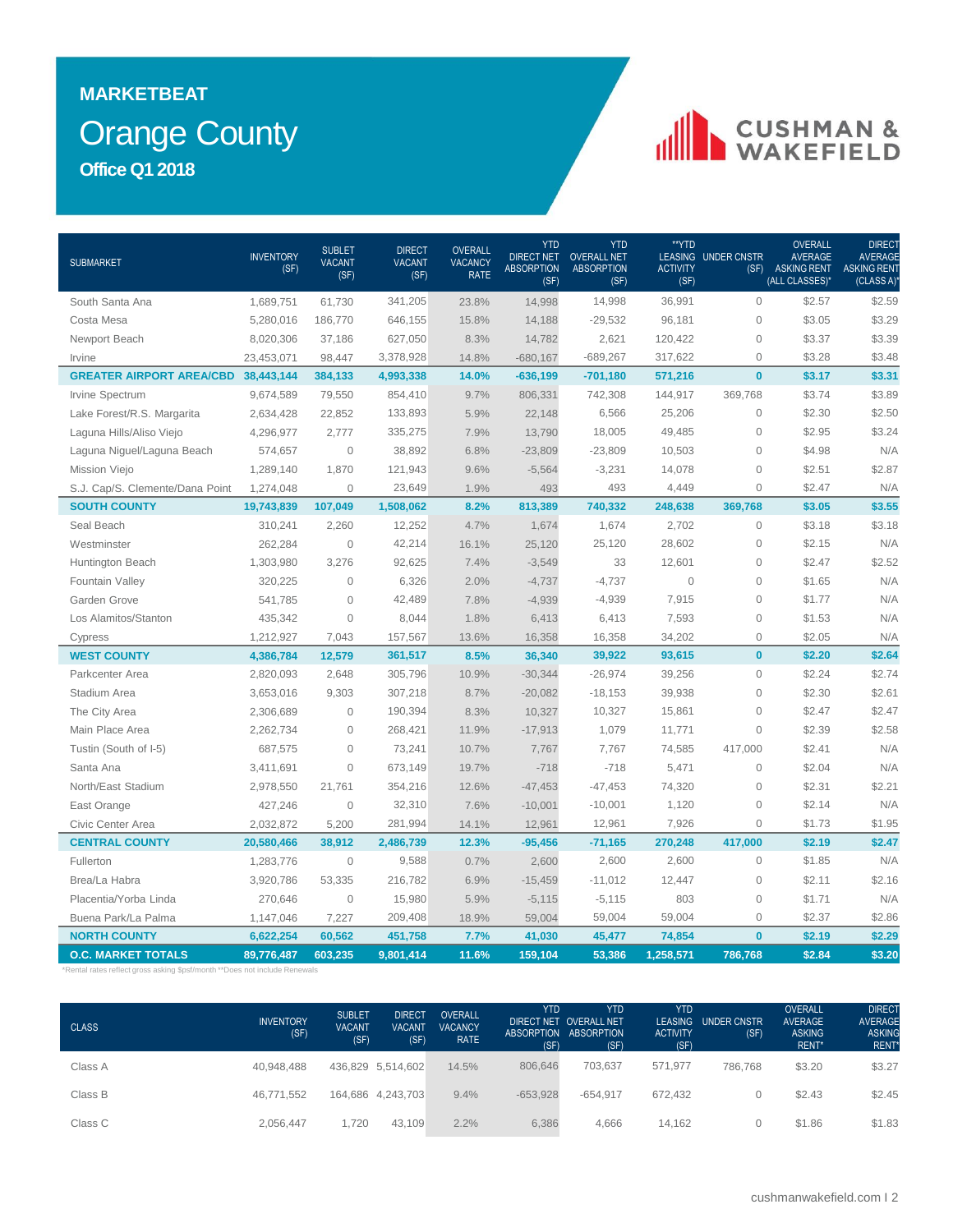### Orange County **MARKETBEAT Office Q1 2018**

### CUSHMAN &

#### Key Lease Transactions Q1 2018

| <b>PROPERTY</b>     | <b>SF</b> | <b>TENANT</b>                          | <b>TRANSACTION TYPE</b> | <b>SUBMARKET</b> |
|---------------------|-----------|----------------------------------------|-------------------------|------------------|
| 600 Anton           | 70,640    | <b>IBM</b>                             | Renewal*                | Costa Mesa       |
| 14101 Myford Rd     | 66,818    | <b>General Services Administration</b> | New Lease               | <b>Tustin</b>    |
| 12912 Brookhurst St | 61,002    | County of Orange - Social Services     | Renewal*                | Garden Grove     |
| 7755 Center Ave     | 57,100    | <b>BJ's Restaurants</b>                | Renewal*                | Huntington Beach |
| 41 Discovery        | 44,820    | <b>Ghost Media</b>                     | Renewal*                | Irvine Spectrum  |
| 5291 California Ave | 42,000    | Paciolan                               | New Lease               | Irvine           |
| 43 Discovery        | 31,407    | <b>Ghost Media</b>                     | Expansion               | Irvine Spectrum  |
| 840 Newport Center  | 28,596    | Irell & Mandella LLP                   | Renewal*                | Newport Beach    |

\*Renewal – not included in Leasing Activity Statistics

### Key Sales Transactions Q1 2018

| <b>PROPERTY</b>        | <b>SF</b> | <b>SELLER / BUYER</b>                                         | PRICE / \$PSF         | <b>SUBMARKET</b>       |
|------------------------|-----------|---------------------------------------------------------------|-----------------------|------------------------|
| 333 City Blvd          | 435,000   | Torchlight Investors / KBS Strategic<br>Opportunity REIT Inc. | \$147,300,000 / \$339 | Orange                 |
| 3100 S. Harbor Blyd    | 192.341   | Colton Family Trust / Kearny Real<br><b>Estate Company</b>    | 34,800,000 / \$181    | Santa Ana              |
| 1-9 Corporate Park     | 162.776   | PS Business Parks, Inc. / Kelemen<br>Caamano Investments      | \$42,000,000 / \$258  | Irvine                 |
| 3611 S Harbor Blvd     | 151.415   | The Blackstone Group / PacShore<br>Partners                   | \$32,100,000 / \$212  | Santa Ana              |
| 625 The City Dr.       | 139,806   | The Blackstone Group / TA Realty                              | \$33,000,000 / \$236  | Orange                 |
| 18350 Mount Langley St | 44.974    | K&A Investments / Orange County<br><b>Sanitation District</b> | \$9,750,000 / \$217   | <b>Fountain Valley</b> |